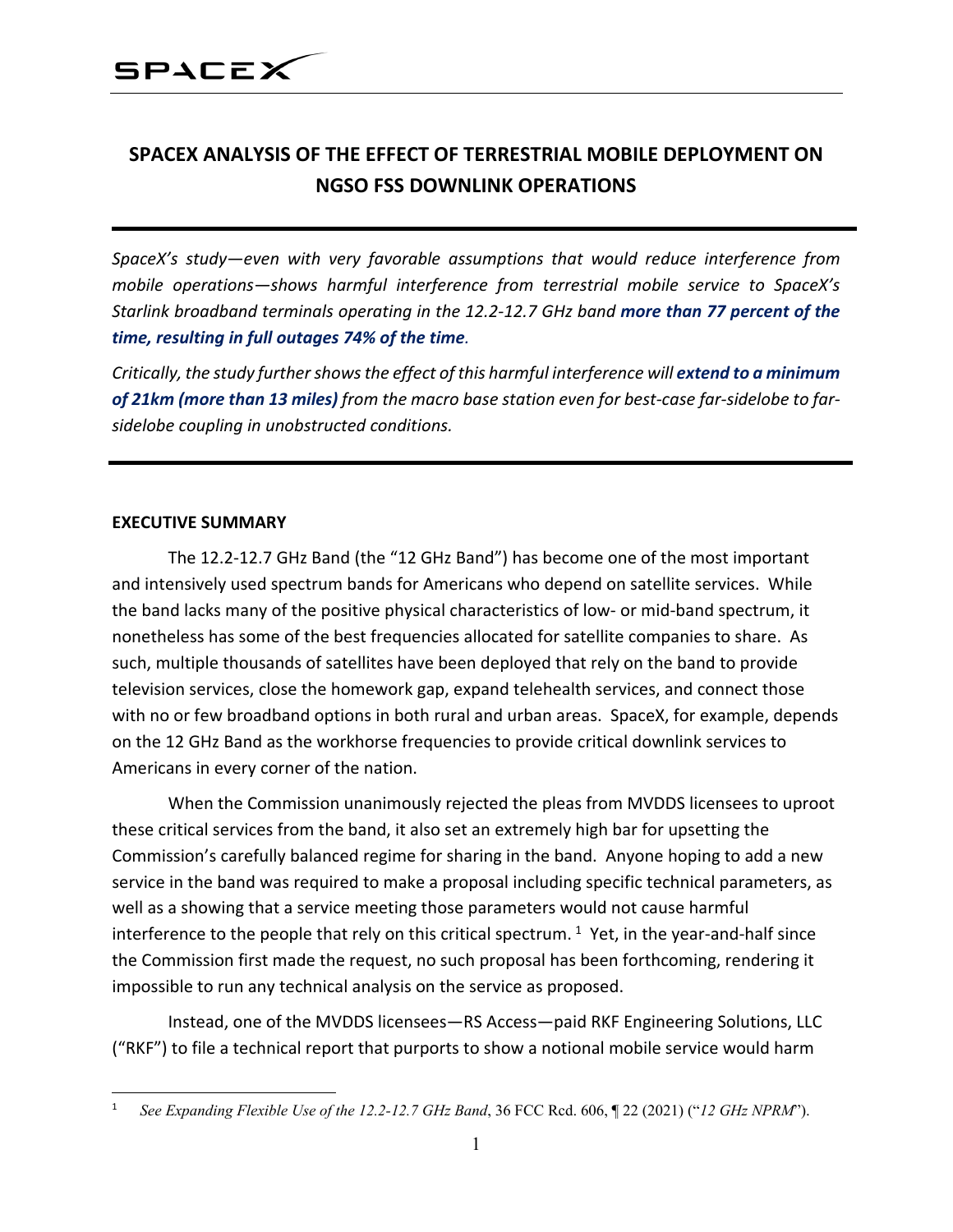only tens of thousands of Americans, which RS Access deems as negligible. Yet, as the vast majority of comments about this submission have noted, the analysis is riddled with errors and faulty assumptions. To respond to these criticisms, RKF made a supplement to that study a year later that partially addressed some of the errors, ignored the largest flaws, and introduced yet new inaccuracies.

Unfortunately, it has become clear that the MVDDS licensees do not intend to respond to the Commission's call for technical parameters, and RS Access does not intend to honestly correct its technical submission. SpaceX has therefore conducted its own study, using the same methodology as RKF but using assumptions that reflect reality and correcting several of the most glaring errors. Even still, SpaceX still left a number of RKF's assumptions that are unrealistically favorable for its MVDDS client, such as completely ignoring that the band is in fact shared among multiple satellite operators.

By using the same Monte Carlo methodology as RKF, but adjusting some the most egregious errors, SpaceX's study shows an impact from interference from terrestrial mobile service that will degrade service to SpaceX's Starlink broadband terminals operating in the 12 GHz Band *more than 77 percent of the time, resulting in full outages 74% of the time*. [2](#page-1-0)



**Figure 1. Cumulative Distribution Function of Interference-to-Noise Ratio into SpaceX User Terminals operating in the 12.2-12.7GHz band from Hypothetical Mobile System in Las Vegas, NV from Macro Base Station with a -30dBi Sidelobe Level floor**

 $\overline{a}$ 

<span id="page-1-0"></span><sup>&</sup>lt;sup>2</sup> SpaceX used the standard long-term interference threshold of -12.2 dB.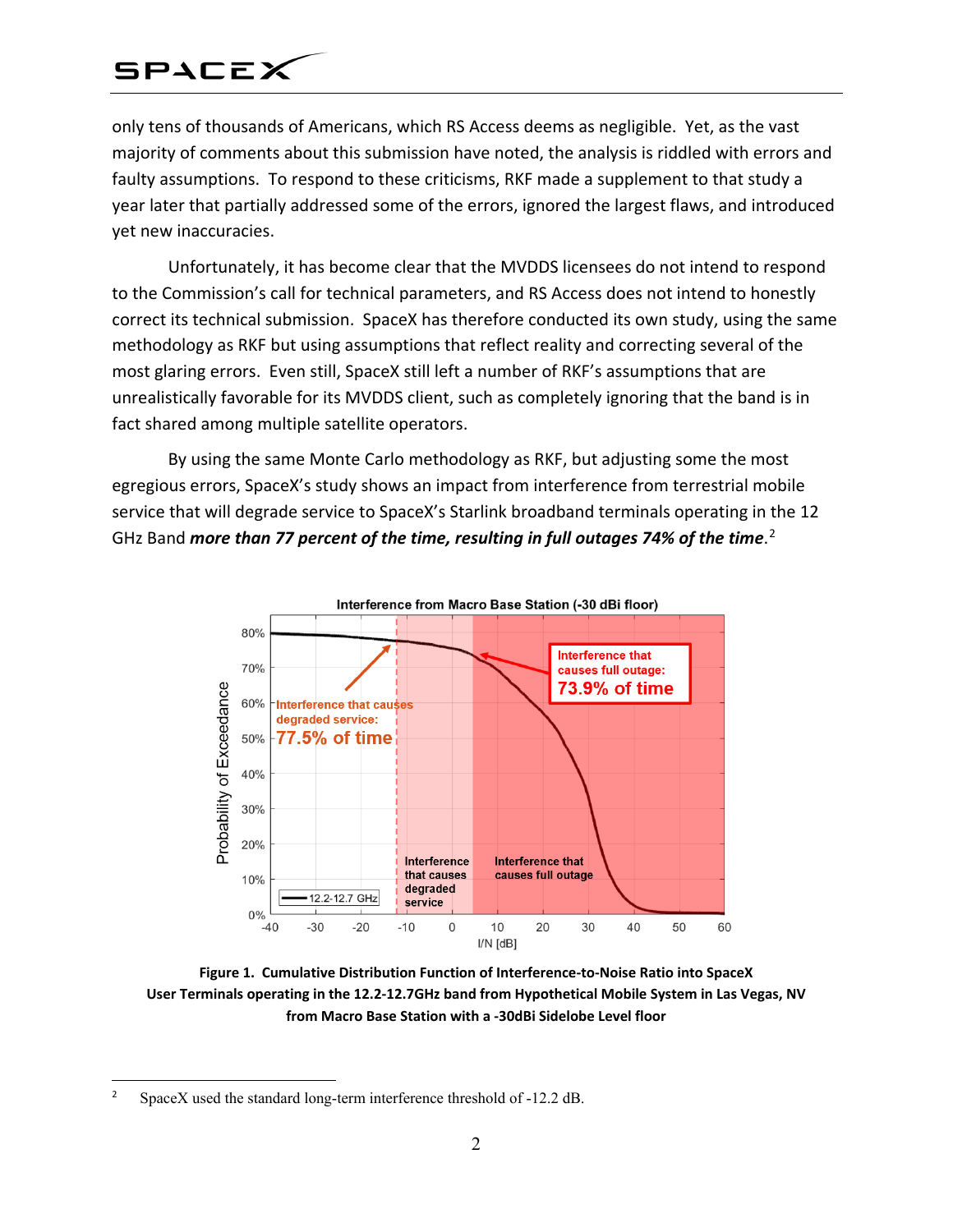Critically, the study further shows *the impact of this harmful interference will extend to a minimum of 21km (more than 13 miles) from the macro base station in unobstructed conditions even for best-case far-sidelobe-to-far-sidelobe coupling*. RS Access and RKF confirmed in a recent ex parte that the far sidelobe level corresponding to the 21 km best-case distance is correct after considering all sectors, bolstering this fundamental calculation.<sup>[3](#page-2-0)</sup>

To reach these more accurate conclusions, SpaceX corrected a number of RKF's errors that had been highlighted by numerous stakeholders in the record, including:

- Focusing on a deployment in a market—Las Vegas, Nevada—that presents two key features making it the ideal study location. First, DISH has announced it will first launch its terrestrial mobile service in Las Vegas. And second, SpaceX has provided service to users in Las Vegas, meaning SpaceX is able to model a deployment of its own user terminals based on actual demand for the Starlink service.
- Correctly modeling placement of satellite user terminals based on actual user data, including placing them at the height they are most often installed in user homes. As most people know (although RKF strangely denies), satellite users almost always place satellite receivers, presumably including those used by DISH, on their roofs where they can get the best signal.
- Assuming a buildout of a terrestrial system based on Commission standards, correcting RKF's assumption of a mobile system with only 10 percent population coverage with a more typical Commission build out requirement for terrestrial mobile services of 70 percent of population.<sup>[4](#page-2-1)</sup> Critically, even RS Access must expect to cover *at least* 70 percent of the population, as its "economic study" and members of the MVDDS coalition both tout that the public interest benefit of this deployment would be its ability to serve rural customers usually left behind by other 5G deployments.<sup>[5](#page-2-2)</sup>

<span id="page-2-0"></span> $\overline{a}$ Letter from V. Noah Campbell to Marlene H. Dortch, WT Docket No. 20-443, Attachment at 16 (June 1, 2022) ("RS Access June 1 Ex Parte") (Plot B shows the typical sidelobe level with all sectors active exceeds -2.3 dBi).

<span id="page-2-1"></span><sup>4</sup> *See* 47 C.F.R. § 27.14(h), (p)-(w) (establishing coverage requirements for WCS (75%), 2.3 GHz (75%), AWS-4 (70%), AWS-H Block (75%), AWS-3 (75%), 600 MHz (75%), EBS (80%), C-band (80%), and 3.45 GHz (80%)).

<span id="page-2-2"></span><sup>5</sup> *See* The Brattle Group, *Valuing the 12 GHz Spectrum Band with Flexible Use Rights* 15 (May 7, 2021) (analysis "assume[s] the terrestrial mobile operations in the 12 GHz band will be available ubiquitously") ("MVDDS Valuation Study"), *as attached to* Comments of RS Access, LLC, WT Docket No. 20-443 and GN Docket No. 17-183, Appendix B (May 7, 2021); Comments of the MVDDS Licensees, WT Docket No. 20-443 and GN Docket No. 17-183, at 20 (May 7, 2021) (with a mobile allocation, "all MVDDS license holders, including the MVDDS Licensees, DISH and RS Access, will be able to provide new 5G broadband services, particularly in rural areas").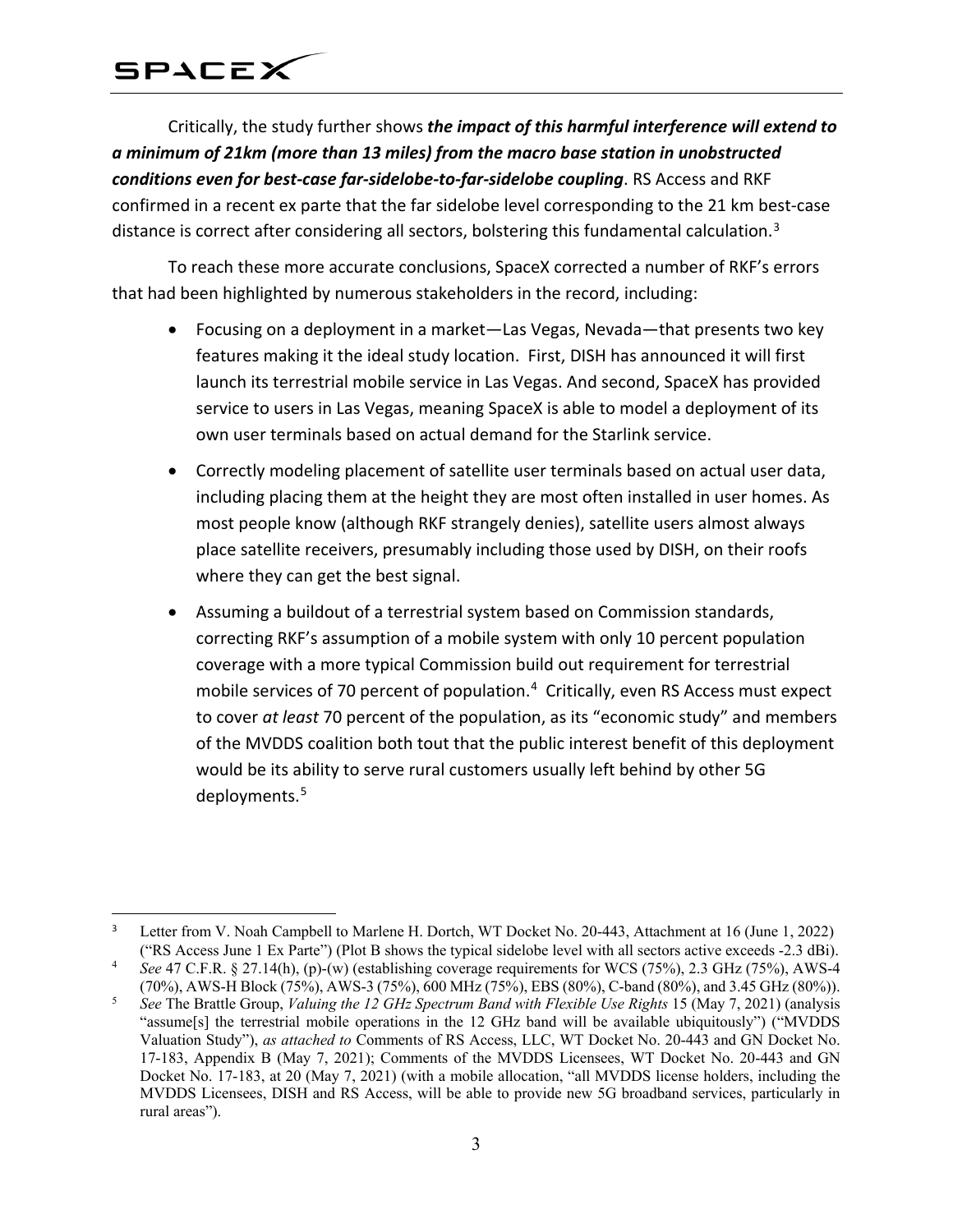Yet, in the interest of providing a conservative analysis, the SpaceX simulation still understates interference by leaving many of RKF's overly-favorable assumption in place, including:

- Ignoring the deployment by any NGSO systems other than Starlink. Critically, the Commission requires all NGSO systems to share the band, meaning no NGSO will actually have unfettered access to the band as RKF and this study assume. As multiple NGSO operators continue to connect Americans, any individual NGSO's access will be further strained and the harm from terrestrial services will become more severe.
- Considering interference only due to transmission from macro base stations, while ignoring additional contribution from user handsets and point-to-point wireless backhaul systems transmitting in the band. Simulating multiple concurrent sources of interference, including mobile devices, is extremely complex, but would make the already bad interference environment even worse.
- Simulating macro base stations with the most generous assumptions for antennas with 256 antenna elements. Yet the MVDDS licensees are unlikely to actually use these more sophisticated antennas due to cost and complexity. For example, current designs in the C-band use only 9[6](#page-3-0) elements.<sup>6</sup>
- Ignoring out-of-band emissions from the terrestrial mobile system. These out-ofband emissions extend interference beyond the 12 GHz Band so that all Ku-band satellite channels will be degraded, especially those close in frequency with the interferer.

Even with these favorable assumptions, the analysis clearly demonstrates that the introduction of a mobile service into the 12 GHz Band would interfere with the services already allocated and operating in the band and disrupt next-generation satellite service to Americans across the country.

#### **BACKGROUND**

 $\overline{a}$ 

In 2016, a group of Multichannel Video and Data Distribution Service ("MVDDS") licensees filed a petition for rulemaking seeking new rights to deploy high-power, two-way mobile services in the 12.2-12.7 GHz band, spectrum that is also used by NGSO satellite

<span id="page-3-0"></span><sup>6</sup> *See* Letter from David Goldman to Marlene H. Dortch, WT Docket No. 20-443 and GN Docket No. 17-183, at 5 (June 3, 2022).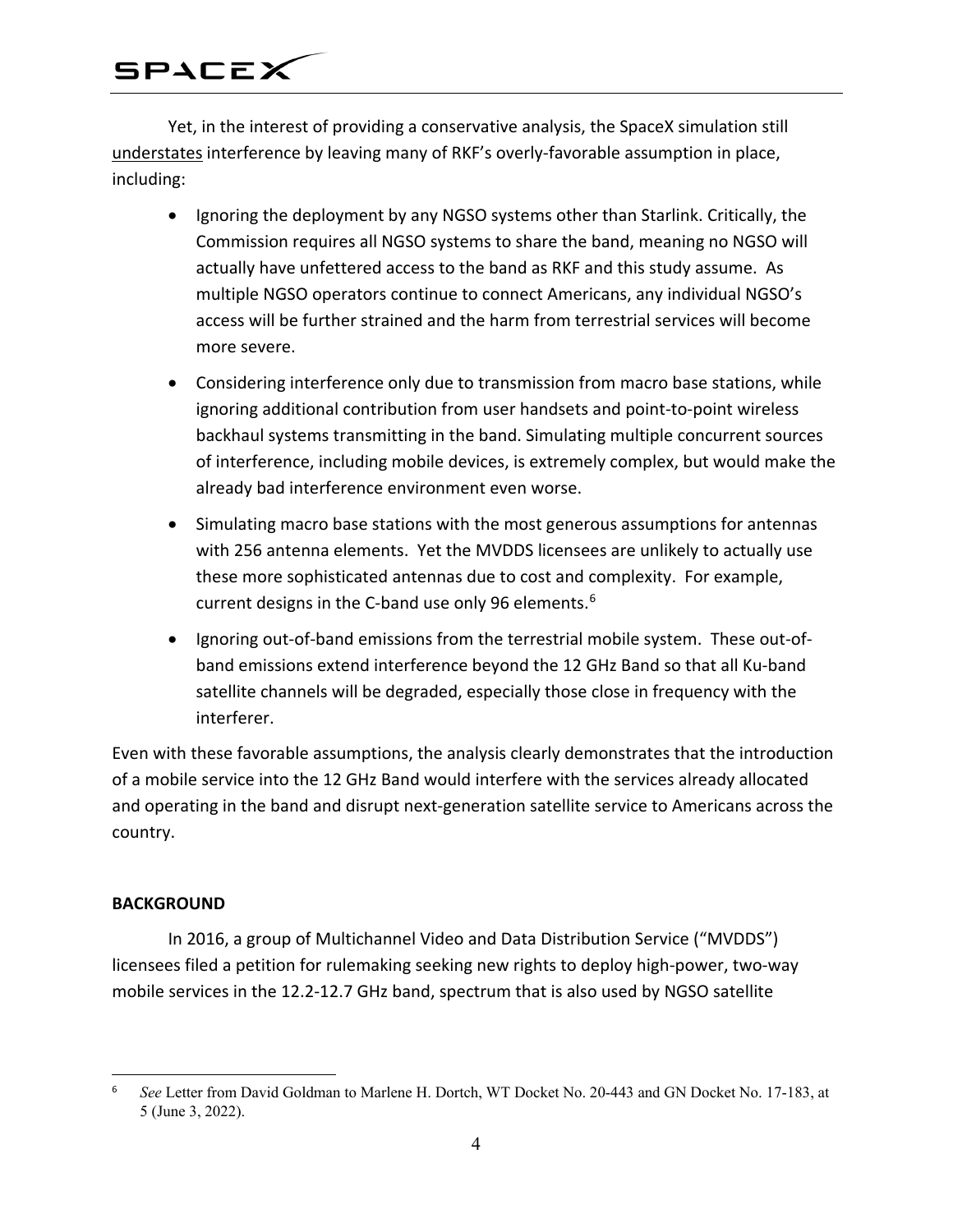systems.<sup>[7](#page-4-0)</sup> In support of that petition, the MVDDS coalition submitted expert technical analyses concluding that "coexistence between MVDDS 5G operations and NGSO FSS operations is not possible"[8](#page-4-1) and "prospects for sharing appear to remain poor regardless of the deployment assumptions we use or the operating environment we model."<sup>[9](#page-4-2)</sup> In recognition of the technical impossibility of giving MVDDS operators new rights without harming consumers of nextgeneration satellite services, the MVDDS petition proposed that "[t]he Commission should eliminate or render secondary the unused NGSO FSS allocation at 12.2-12.7 GHz."<sup>10</sup>

The Commission unanimously rejected the MVDDS request in 2020, instead initiating a rulemaking saying it would consider adding a new or expanded terrestrial mobile allocation in the 12 GHz Band only if doing so would not harm people who depend on next-generation satellite systems or satellite television services.<sup>11</sup> Among other things, the Commission specifically asked commenters to submit proposals for "the appropriate technical criteria that would be necessary to protect NGSO FSS from harmful interference from higher-power, two-way mobile operations"<sup>[12](#page-4-5)</sup> and to discuss "the maximum power levels and the most flexibility that could be granted to new terrestrial operations with simple service-rule sharing while still protecting incumbents from harmful interference."<sup>[13](#page-4-6)</sup>

To date, the MVDDS licensees and their supporters have failed to respond to the Commission's request that they propose technical rules that would govern the new mobile service they envision. As a result, neither the Commission nor stakeholders can fully evaluate the effect such a service would have on NGSO systems that use the 12 GHz Band to deliver advanced satellite services to American customers. The studies submitted by the MVDDS licensees in 2016 clearly indicate that such a service would cause devastating interference on NGSO systems, making band sharing impossible. But the MVDDS licensees reversed course after the Commission rejected their initial proposal, submitting a new study by RKF of the effect on NGSO operations of a hypothetical high-power mobile system operating in the 12 GHz Band and also later submitting a supplement to that study.<sup>[14](#page-4-7)</sup> Despite several requests by SpaceX to

<span id="page-4-0"></span> <sup>7</sup> MVDDS 5G Coalition Petition for Rulemaking to Permit MVDDS Use of the 12.2-12.7 GHz Band for Two-Way Mobile Broadband Service, Docket No. RM-11768, at 22 (Apr. 26, 2016) ("MVDDS Petition").

<span id="page-4-1"></span><sup>8</sup> Tom Peters, *MVDDS 12.2-12.7 GHz Co-Primary Service Coexistence* 35 (June 8, 2016) ("First Peters Study"), *as attached to* Comments of MVDDS 5G Coalition, Docket No. RM-11768, Attachment I (June 8, 2016).

<span id="page-4-2"></span><sup>9</sup> Tom Peters, *MVDDS 12.2-12.7 GHz Co-Primary Service Coexistence II* 2 (June 23, 2016), *as attached to* Reply Comments of the MVDDS 5G Coalition, Docket No. RM-11768, Appendix A (June 23, 2016).

<span id="page-4-3"></span><sup>&</sup>lt;sup>10</sup> MVDDS Petition at 22-24.<br><sup>11</sup> See 12 CH<sub>7</sub> MPPM **1**2

<span id="page-4-4"></span><sup>&</sup>lt;sup>11</sup> *See 12 GHz NPRM*  $\P$  2.<br><sup>12</sup> *Id*  $\P$  30

<span id="page-4-5"></span> $\frac{12}{13}$  *Id.* 130.

<span id="page-4-7"></span><span id="page-4-6"></span> $\frac{13}{14}$  *Id.* 142.

<sup>14</sup> *See* RKF Engineering Solutions, LLC, *Assessment of Feasibility of Coexistence between NGSO FSS Earth Stations and 5G Operations in the 12.2-12.7 GHz Band* (May 2021) ("RKF Report"), *as attached to* Comments of RS Access, LLC, WT Docket No. 20-443 and GN Docket No. 17-183, Appendix A (May 7, 2021); RKF Engineering Solutions, LLC, *The Effect of 5G Deployment on NGSO FSS Downlink Operations in the 12.2-12.7*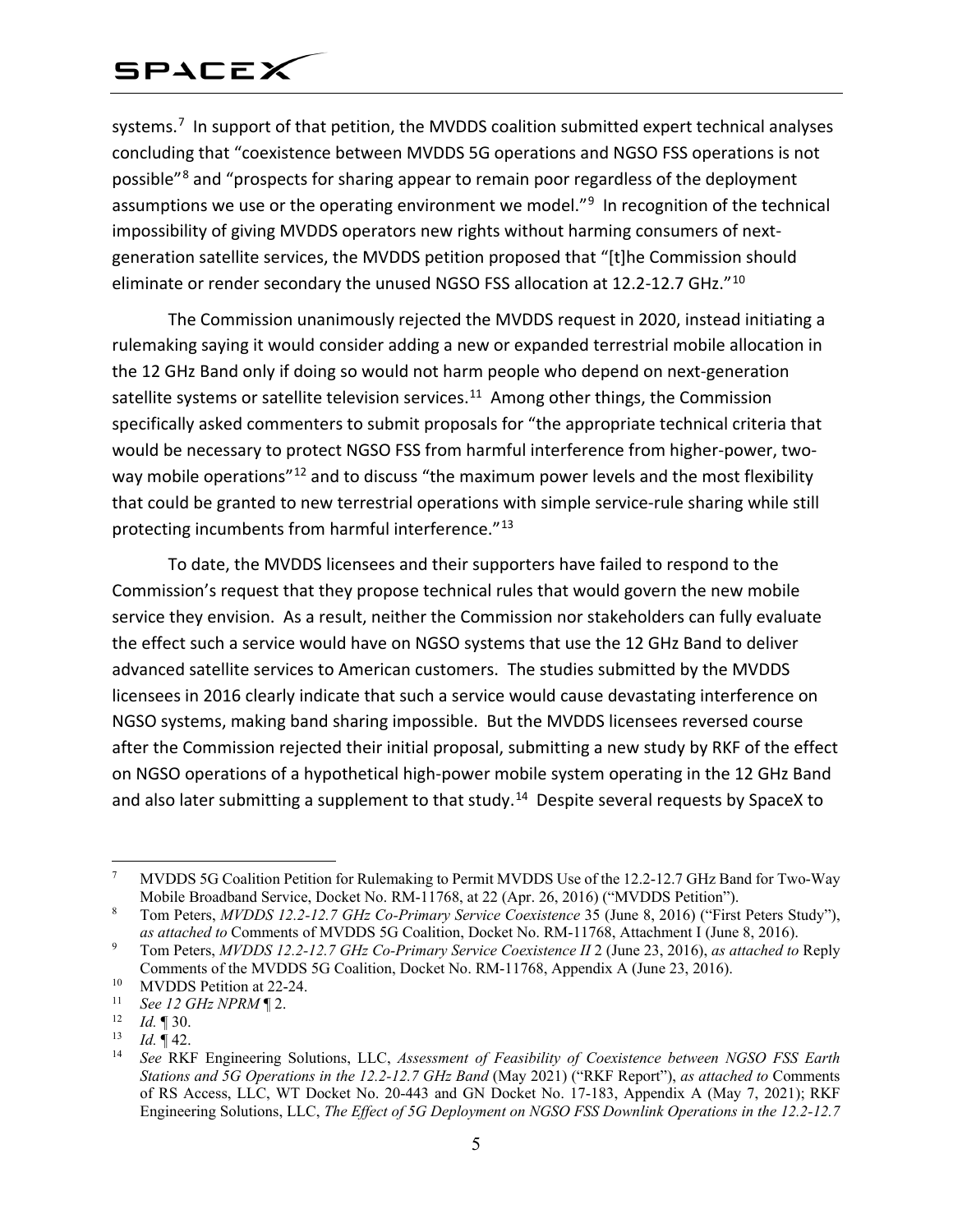work together, RS Access hid RKF's original submission from SpaceX until it filed it with the Commission and thus did not consult with SpaceX regarding the existing operating parameters of Starlink. Accordingly, RKF made a number of incorrect assumptions about the operating parameters of the single NGSO service considered in the analysis—the NGSO system operated by SpaceX. Interestingly, RKF also made inaccurate and inappropriate assumptions about their proposed mobile service (yielding far more favorable results for the system RKF chose to model). Notably, RKF explicitly denied that the assumptions in its submissions should be considered a proposal.

#### **DISCUSSION**

 $\overline{a}$ 

### **A. The RKF Report and Supplement**

In its analysis,<sup>[15](#page-5-0)</sup> RKF employs a probabilistic technique known as Monte Carlo analysis to quantify the risk of interference from a nationwide mobile deployment of 12 GHz spectrum into SpaceX user terminals receiving NGSO signals in the 12 GHz band by modeling terrestrial and NGSO networks. For this purpose, RKF's model assumes that terrestrial mobile licenses will be issued on a Partial Economic Area ("PEA") basis and calls for the 12 GHz mobile network to cover 10 percent of the population in each PEA. The modeled mobile network is composed of terrestrial macro-cell and small-cell base stations, mobile user devices, and point-to-point backhaul links, placed using an algorithm that RKF claims would approximate real-world siting. RKF sited satellite user terminal locations with a different algorithm that it claims to be consistent with the most likely satellite broadband use cases, and in particular used areas identified as unserved for purposes of the Rural Digital Opportunity Fund ("RDOF") auction as a proxy for areas most likely to benefit from satellite broadband and exhibit a greater propensity for satellite terminal deployment in the model.

Spectrum in the 12 GHz Band is unpaired, so RKF assumed that terrestrial mobile systems in the band would operate on a time-division duplex ("TDD") basis and further assumed that synchronized TDD operations would have a four-to-one downlink-to-uplink ratio, such that 80% of the time base stations are transmitting (and potentially causing interference) and 20% of the time mobile user devices are transmitting (and potentially causing interference). RKF then calculated the interference-to-noise ratio ("I/N") at each SpaceX user terminal from active 12 GHz mobile transmitters within 50 kilometers. The model calculates aggregate interference to SpaceX terminals sufficient to arrive at a statistically significant output, resulting in a cumulative distribution function to assess the probability of interference *to* the simulated

*GHz Band* (May 19, 2022) ("RKF Supplemental Report"), *as attached to* Letter from V. Noah Campbell to

<span id="page-5-0"></span>Marlene H. Dortch, WT Docket No. 20-443 (May 19, 2022).<br><sup>15</sup> *See* RKF Report at i-ii (summarizing methodology). Except as noted, the RKF Supplemental Report used this same assumptions and methodology for its analysis.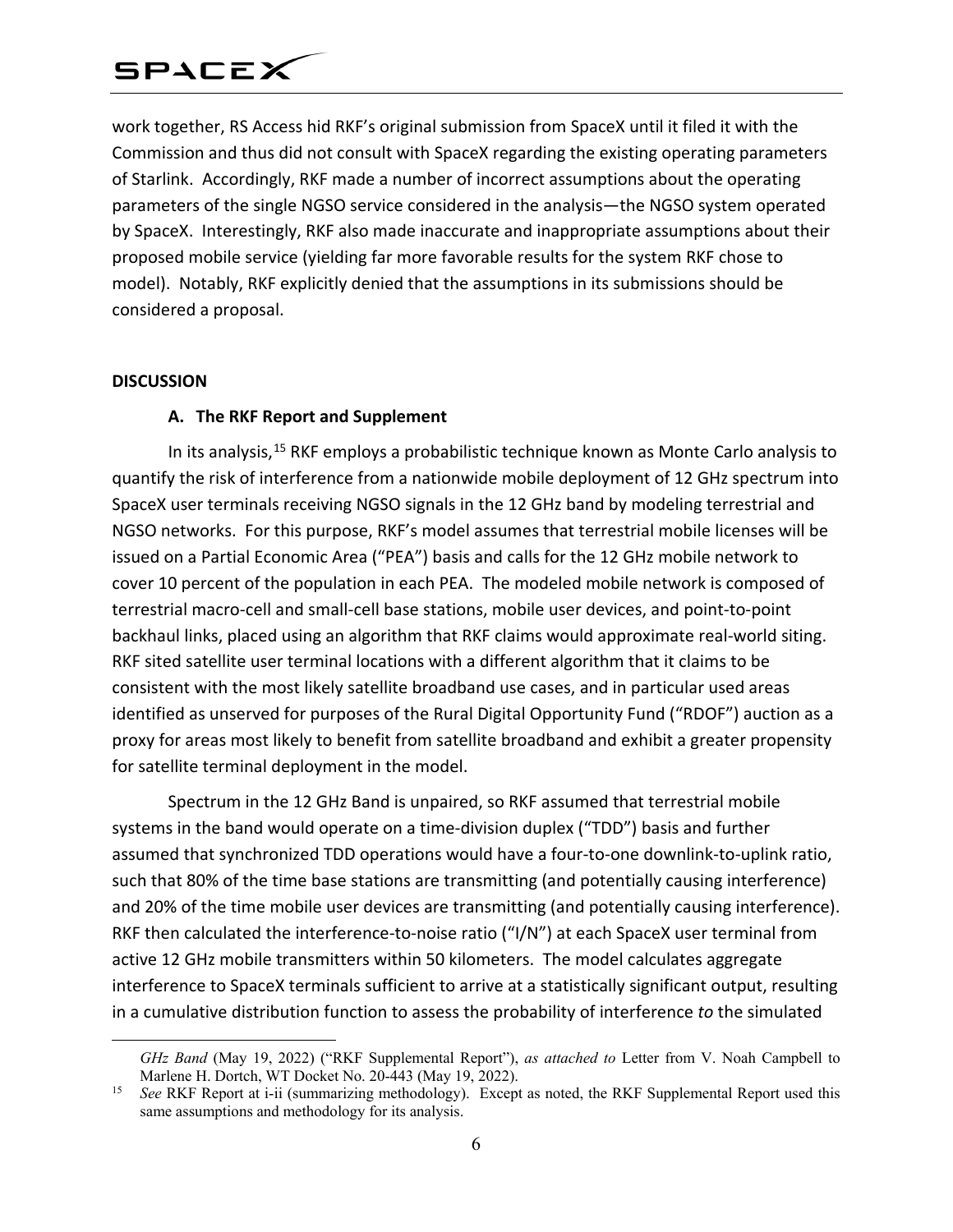deployment of SpaceX user terminals *from* the simulated deployment of terrestrial 12 GHz transmitters, including macro-cell base stations, small-cell base stations, point-to-point backhaul links, and mobile devices.

### **B. Revised Assumptions**

In its analyses, RKF makes a large number of assumptions about the characteristics of 12 GHz systems and the propagation environment in which they will operate. For purposes of its own analysis, SpaceX has used many of those assumptions. However, RKF has no particular knowledge of how SpaceX operates its system. As a result, many of its assumptions related to SpaceX's user terminals are false and must be adjusted to better reflect real-world conditions. In addition, SpaceX has revised several RKF deployment assumptions to better reflect realworld conditions. As the following section demonstrates, RKF made a number of flawed assumptions that result in the understatement of actual interference to satellite antennas.

#### **1. Assumptions about SpaceX**

*Antenna Height.* The height at which users mount their SpaceX user terminals has a dramatic effect on the interference to which they are subject. Users typically mount their antennas on rooftops with a clear and unobstructed view of the sky so they can better receive signals from the SpaceX satellites where placing them at lower heights could limit the view of the sky and harm users' service. However, this higher placement also means that they are more likely to receive more direct interference from mobile system base stations and UEs. RKF assumed a low number of roof mounts, so its interference results skewed significantly lower and do not reflect reality. Tellingly, in its initial report, RKF falsely assumed that the vast majority of Starlink user terminals would be at ground level, and subtly manipulated the propagation model to assign substantial clutter loss to *any* ground level Starlink user antenna beyond 30m away.

RKF initially assumed that the majority of SpaceX user terminals would be located at ground level—specifically, that 80% would be deployed at a height of 1.5 meters and 20% would be deployed at a height of 4.5 meters, representing a rooftop installation.<sup>16</sup> Subsequently RKF revised this to 55% on rooftops (4.5m height) and 45% at ground level (1.5m height). However, as even DISH has recognized, SpaceX terminals are typically installed on rooftops to get above ground clutter and afford a less obstructed view to satellites in the sky. DISH noted that "Starlink's installation guide shows the importance SpaceX attaches to avoiding obstructions, as shown by the following diagram, reproduced from the Starlink setup instructions."[17](#page-6-1)

 $\overline{a}$ 

<span id="page-6-1"></span><span id="page-6-0"></span> $^{16}$  *See id.* at 22.

Letter from Pantelis Michalopoulos to Marlene Dortch, WT Docket No. 20-443 and GN Docket No. 17-183, at 8-9 (Jan. 13, 2022).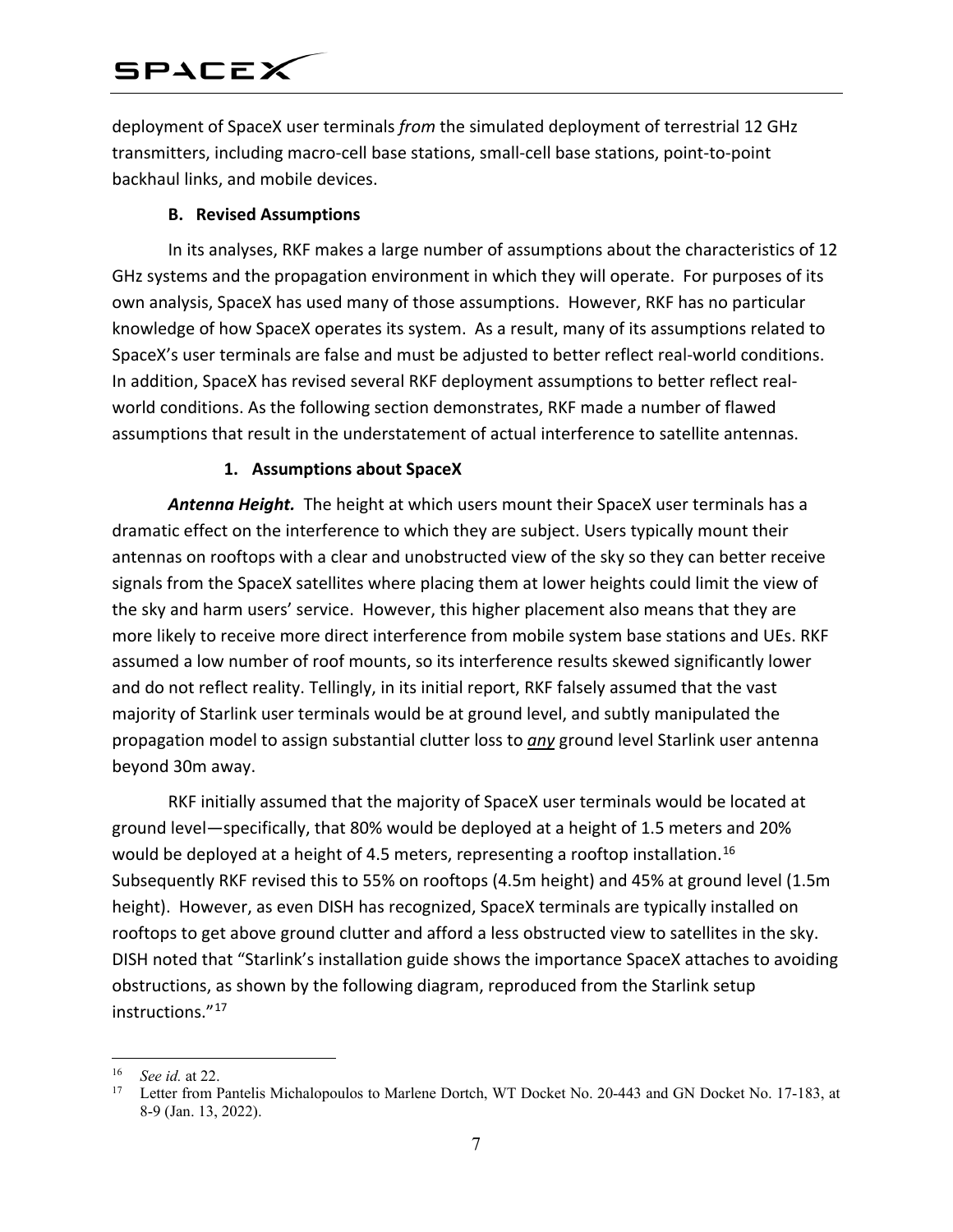

Similarly, SpaceX's website states that "[m]any customers find that a permanent mount in an elevated location, like a roof, pole, or wall, provides the best installation and service."<sup>[18](#page-7-0)</sup> These materials clearly evidence the expectation that most SpaceX antennas will be installed on users' rooftops or other elevated locations. In its own informal customer surveys, SpaceX has found most consumers do mount their antennas on a roof. Accordingly, for purposes of this analysis and consistent with consumer surveys, SpaceX corrected RKF's ratio and assumed that 10% of its user terminals would be deployed at a height of 1.5 meters and 90% would be deployed at a height of 4.5 meters.

*Antenna receive pattern.* RKF used an optimistic receive antenna pattern that understates receive interference. RKF claimed it did not know the actual SpaceX user terminal antenna pattern, and thus used what it called "the standard ITU pattern for NGSO earth stations as described in [ITU-R Rec.] S.1428."<sup>[19](#page-7-1)</sup> However, SpaceX has previously disclosed and confirmed "the applicable ETSI standard for user terminals such as those employed in the Starlink system,"<sup>[20](#page-7-2)</sup> which is an inherently global system that deploys user terminals in Europe as well as the United States. That standard is ETSI\_EN\_303\_981 Class B WBES, which relates specifically to operations in the Ku-band (including 12 GHz).<sup>21</sup> Accordingly, SpaceX has used this ETSI pattern for purposes of its analysis rather than the generic ITU pattern. In its most recent update, RKF updated this assumption to use the ETSI\_EN\_303\_981 Class B WBES pattern as well.

*Channel plan.* RKF's study understated the effect of interference in the 12 GHz Band by averaging the results across the entire 10.7-12.7 GHz downlink band, thus watering down the

<span id="page-7-0"></span> <sup>18</sup> *Why do I need a clear "field of view" to use Starlink?*, Starlink, https://support.starlink.com/?topic=4badc520 cf8e-b3aa-dd49-b731686d5bf1 (last visited June 17, 2022).

<span id="page-7-1"></span><sup>19</sup> RKF Report at 23. *See also* ITU Radiocommunication Assembly, *Recommendation ITU-R S.1428-1*: *Reference FSS earth-station radiation patterns for use in interference assessment involving non-GSO satellites in frequency bands between 10.7 GHz and 30 GHz*, ITU (2000-2001), https://bit.ly/3b3jhvH.

<span id="page-7-2"></span><sup>&</sup>lt;sup>20</sup> *See* Reply Comments of Space Exploration Holdings, LLC, WT Docket No. 20-443 and GN Docket No. 17-183, at 10 (July 7, 2021); Letter from David Goldman to Marlene H. Dortch, WT Docket No. 20-443 and GN Docket No. 17-183, at 6 (Sept. 27, 2021).

<span id="page-7-3"></span><sup>21</sup> ETSI, *Satellite Earth Stations and Systems (SES); Fixed and in-motion Wide Band Earth Stations communication with non-geostationary satellite systems (WBES) in the 11 GHz to 14 GHz frequency bands; Harmonised Standard for access to radio spectrum*, ETSI EN 303 981 V1.1.0 (2020-10), https://www.etsi.org/deliver/etsi\_en/303900\_303999/303981/01.01.00\_20/en\_303981v010100a.pdf.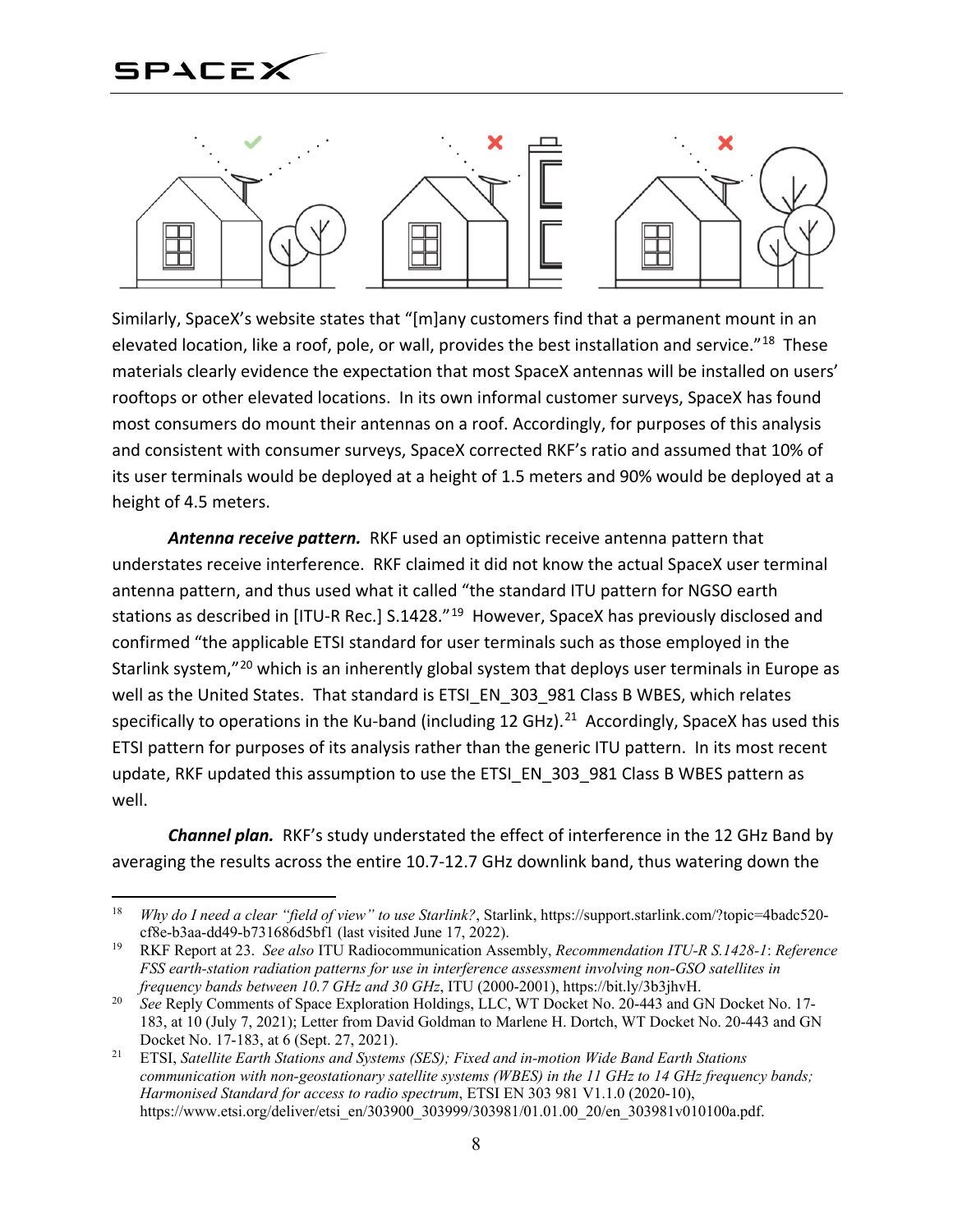results. To water it down further, RKF even included spectrum that SpaceX does not have the ability to use because of adjacent-band protections, required by Commission and international rules. RKF assumed that the SpaceX NGSO system would operate its Ku-band user downlinks with eight 240 MHz channels with 250 MHz spacing, covering the entire 10.7-12.7 GHz downlink band.<sup>22</sup> However, as SpaceX has previously demonstrated, $2<sup>3</sup>$  its system currently does not use the 10.7-10.95 GHz portion of the band due to regulatory constraints imposed to protect Radio Astronomy activity in the adjacent 10.6-10.7 GHz band.<sup>24</sup> Accordingly, the SpaceX analysis is based on seven 240 MHz channels with 250 MHz spacing from 10.95-12.7 GHz.

*User terminal deployment.* RKF's study downplayed the effect of interference by assuming that there was little overlap of service areas—i.e., that mobile service users would be urban and satellite users would be rural. As mentioned above, RKF based its assumptions about deployment of SpaceX user terminals on the areas identified as unserved for purposes of the Commission RDOF program.<sup>[25](#page-8-3)</sup> Despite SpaceX repeatedly pointing out in the record that this assumption dramatically undercounts SpaceX users in other areas, RKF insisted on assuming only 1.07 percent of SpaceX user terminals would be deployed in urban areas, significantly underestimating the effect of the proposed system on the existing Starlink customers.<sup>[26](#page-8-4)</sup>

For its analysis, SpaceX used a distribution based on actual demand in the Las Vegas market to deploy a representative 1,000 Starlink user terminals within the Las Vegas PEA. This distribution is based on actual user data and thus more appropriately matches real customer use of the service. While SpaceX's Starlink service is uniquely positioned to offer high-speed broadband service to those who are unserved or underserved anywhere in the continental United States, it has existing demand (customers) in rural, suburban and urban areas. The distribution places 17% in urban areas, 37% in suburban areas and 46% in rural areas. SpaceX used the same population density thresholds as RKF to define urban, suburban and rural areas.

*Signal propagation and ground clutter.* RKF further lessened the effect of interference in its assumptions about clutter (obstructions that reduce or interrupt radio signals, thereby reducing the extent of interference). To consider the potential effects of obstructions such as buildings, foliage, and terrain in attenuating radio transmissions, the model includes assumptions about signal propagation and ground clutter.

Both the RKF and SpaceX analyses model path loss using 3GPP Specification 38.901, applying the Urban Macro-Cell ("UMa") model for both urban and suburban macro-cells at 30

<span id="page-8-0"></span><sup>&</sup>lt;sup>22</sup> *See* RKF Report at 23.

<span id="page-8-1"></span><sup>23</sup> *See* Letter from David Goldman to Marlene H. Dortch, WT Docket No. 20-443 and GN Docket No. 17-183, at 2-4 (Feb. 3, 2022).

<span id="page-8-3"></span><span id="page-8-2"></span><sup>24</sup> *See* 47 C.F.R. § 2.106 n.US131; *Space Exploration Holdings, LLC*, 36 FCC Rcd. 7995, ¶ 97c (2021).

RKF Report at i.

<span id="page-8-4"></span><sup>26</sup> *See id*. at 21 (Table 2-1).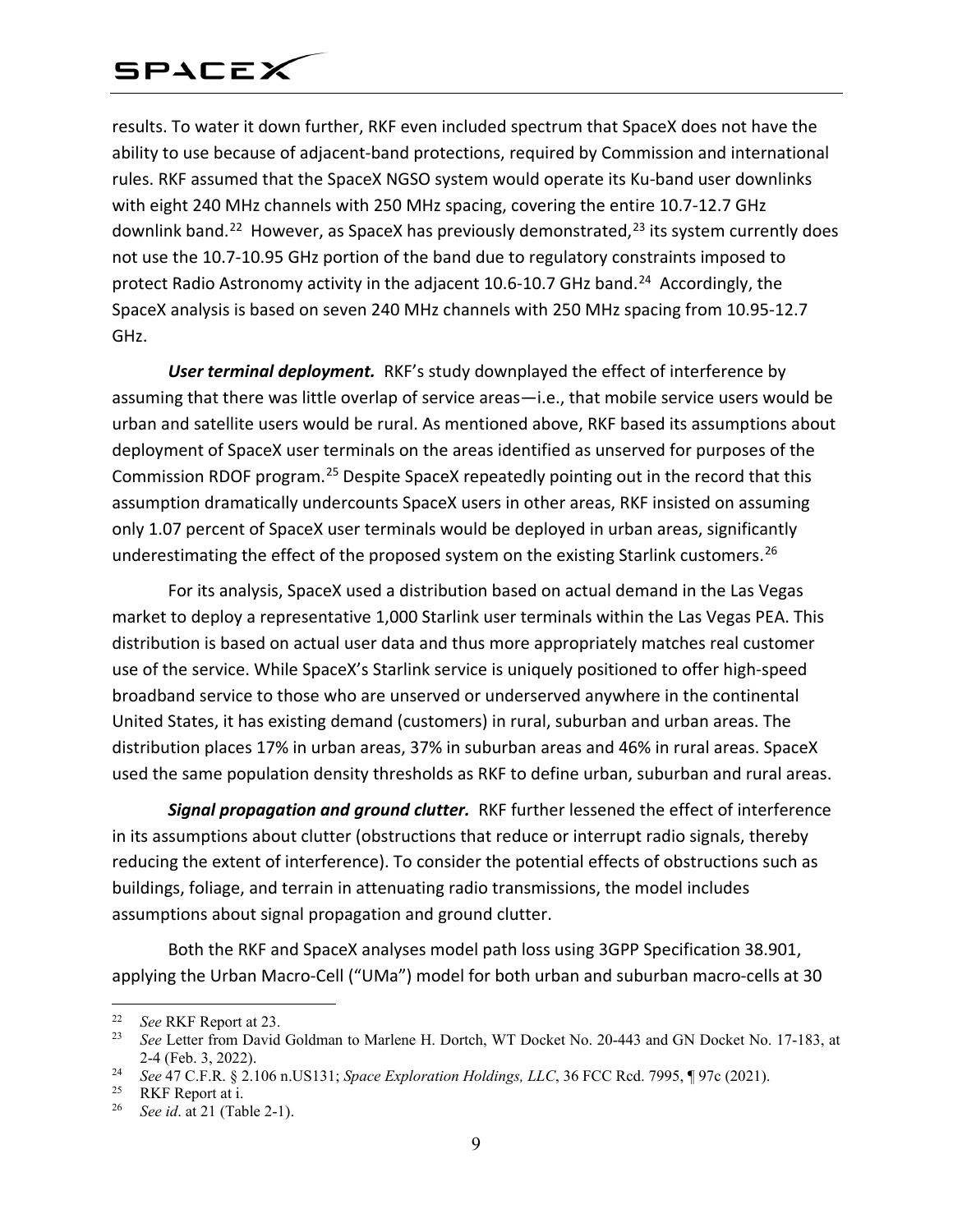meters to 1 km distance, the Rural Macro-Cell ("RMa") model for rural macro-cells at 30 meters to 5 km, and the Micro-Cell ("UMi") model for small-cells at 30 meter to 1 km distance.<sup>[27](#page-9-0)</sup>

However, RKF subtly understates the high interference line of sight cases in the 3GPP 38.901 model by using a single weighted average between NLOS (non-line of sight) and LOS (line of sight) path loss to represent both cases:

 $PL38.901$  (dB) = PLLOS (dB) x ProbLOS + PLNLOS (dB) x {1 - ProbLOS}

RKF's approach of employing a weighted average to represent two distinctly different cases dramatically understates the line of sight cases that would actually occur under the 3GPP 38.901 model. In fact, the LOS and NLOS events are distinct and have considerably different results that shouldn't be averaged, even if weighted, but each should be represented in the cumulative distribution of interference, occurring with the appropriate probability predicted in the model.

To correct this, for each interference path SpaceX randomly selects either the LOS or NLOS path loss with the appropriate probability distribution predicted by 3GPP 38.901.<sup>[28](#page-9-1)</sup>

SpaceX uses the ITU-R P.452 model for longer distances beyond 1 km (for urban/suburban macro cells) and beyond 5 km (for rural macro cells). SpaceX assumed clutter categories of "Urban" and "Suburban" within the ITU-R P.452 model for areas with population densities classified as Urban and Suburban Rural respectively. RKF overstated clutter attenuation in rural areas by assuming the "Village Center" clutter category in rural areas which overstates the size and distribution of buildings in rural areas. To correct for this error, SpaceX instead used the "Sparse Houses" category in rural areas.

As in the RKF model, SpaceX applied clutter at TX only when the transmitter is a UE with height 1.5 m, and clutter at RX only when the Starlink terminal height is 1.5 m.<sup>[29](#page-9-2)</sup>

### **2. Assumptions about Terrestrial Mobile**

*Deployment density.* As it did with satellite user terminals, RKF also used assumptions about the deployment of a notional terrestrial mobile system designed to minimize the overlap of users of the two services, thereby disguising the true interference that would result using more accurate distributions. In its analysis, RKF inexplicably assumed a hypothetical terrestrial

<span id="page-9-0"></span><sup>&</sup>lt;sup>27</sup> *See* RKF Report at 44-45.<br><sup>28</sup> *See* 3*GPP TP* 38,001 *V17* 

<span id="page-9-1"></span><sup>28</sup> *See 3GPP TR 38.901 V17.0.0,* 3GPP (Mar. 2022), https://portal.3gpp.org/desktopmodules/Specifications/ SpecificationDetails.aspx?specificationId=3173.

<span id="page-9-2"></span><sup>29</sup> *See* RKF Report at 45.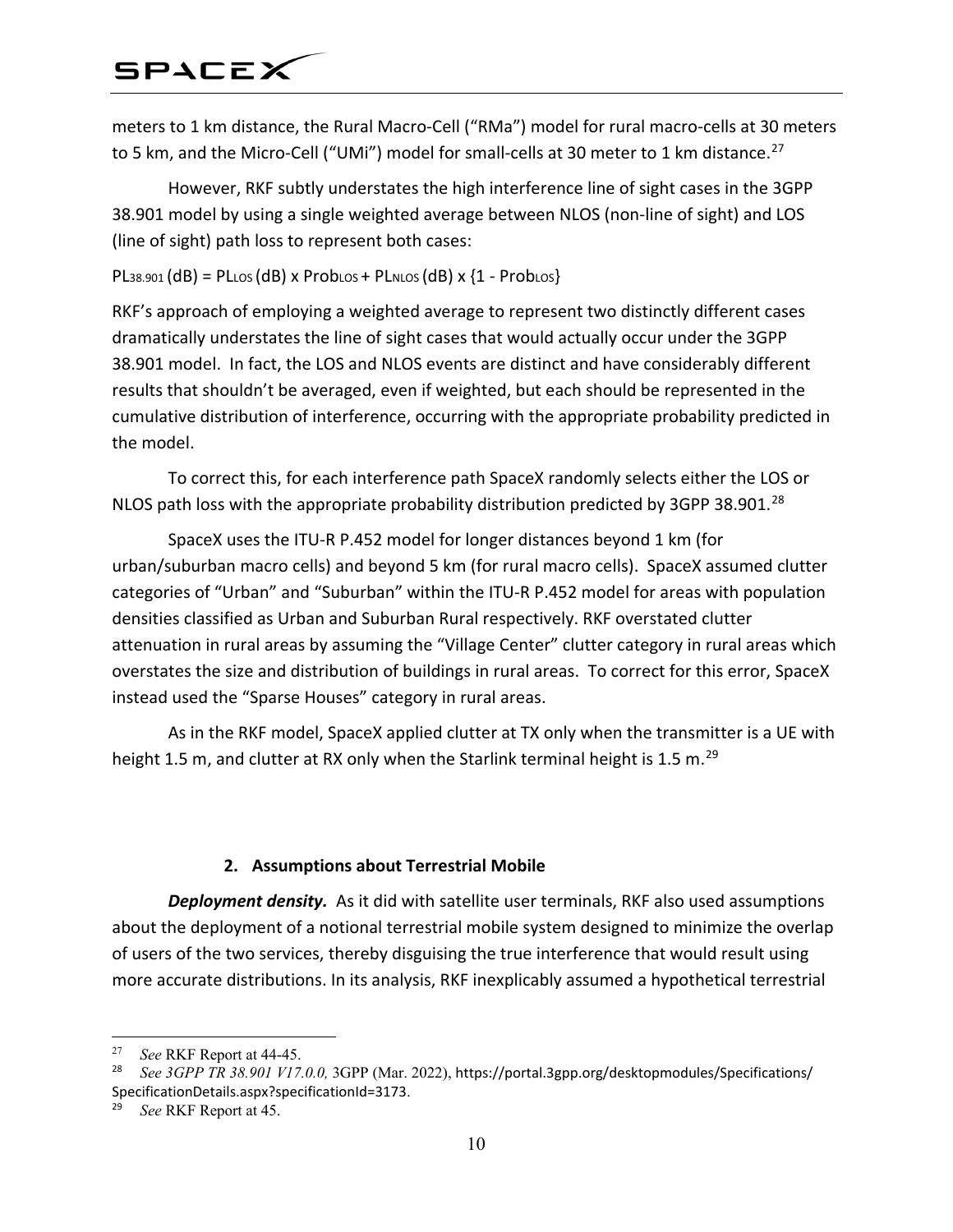mobile service that covers just 10% of the population in each license area.<sup>30</sup> That falls far below the 70% to 80% population coverage requirement the Commission has routinely applied to other recently allocated flexible use spectrum (including the AWS-4 band licensed solely to DISH).<sup>31</sup> RKF's assumption of such limited deployment is also inconsistent with the economic study submitted by terrestrial mobile proponents, which "assume[d] the terrestrial mobile operations in the 12 GHz band will be available ubiquitously."[32](#page-10-2) This 10 percent assumption is also inconsistent with the public interests claimed by members of its coalition that mobile services in 12 GHz band be required to serve rural customers, left behind by other 5G deployments. SpaceX therefore used a 70 percent terrestrial coverage assumption in its analysis, to more closely mirror the real-world deployment requirements typically applied to terrestrial operators.

#### **ANALYSIS**

#### **A. Baseline analysis**

As an initial baseline for its analysis, SpaceX first examined the distance at which a mobile base station could be expected to cause interference to a SpaceX user terminal in unobstructed conditions. For this purpose, SpaceX used RKF's assumption that the macro base station has an input power of 41.3 dBm per 100 MHz per user<sup>[33](#page-10-3)</sup> and that the SpaceX user terminal has a -2 dBi far sidelobe gain and 200 K system noise temperature. SpaceX also assumed that the far sidelobe level of the macro base station is -2.3 dBi. Note RKF assumed a - 30 dBi sidelobe performance for macro base stations.<sup>[34](#page-10-4)</sup> (To be clear, in its later Monte Carlo simulation, SpaceX used the same -30 dBi sidelobe floor for an individual sector antenna pattern, although this value is highly optimistic. [35\)](#page-10-5)

This analysis shows that *even for best-case far-sidelobe-to-far-sidelobe coupling, the effect of harmful interference (I/N > -12.2dB) will extend up to 21.4 km (more than 13 miles) from the macro base station in unobstructed conditions*. RS Access and RKF themselves confirmed in their recent ex parte that the far sidelobe level is in fact -2.3dBi or higher after

<span id="page-10-0"></span> <sup>30</sup> *See id.* at 27.

<span id="page-10-1"></span><sup>31</sup> *See* 47 C.F.R. § 27.14(h), (p)-(w) (establishing coverage requirements for WCS (75%), 2.3 GHz (75%), AWS-4 (70%), AWS-H Block (75%), AWS-3 (75%), 600 MHz (75%), EBS (80%), C-band (80%), and 3.45 GHz (80%)).

<span id="page-10-2"></span><sup>&</sup>lt;sup>32</sup> MVDDS Valuation Study at 15.<br> $\frac{33}{2}$  See RKF Report at 34

<span id="page-10-3"></span><sup>&</sup>lt;sup>33</sup> *See* RKF Report at 34.

<span id="page-10-4"></span><sup>34</sup> *See id.* at 33-34.

<span id="page-10-5"></span>That assumption corresponds to 57.7 dB of peak-to-far-sidelobe discrimination from the 27.7 dBi peak gain—a value grossly out of line with international consensus that 30 dB of peak-to-far-sidelobe discrimination is typical for mobile base station antennas. Indeed, a report filed in this proceeding by RS Access indicates that only 25- 30 dB of sidelobe discrimination is achievable in practice.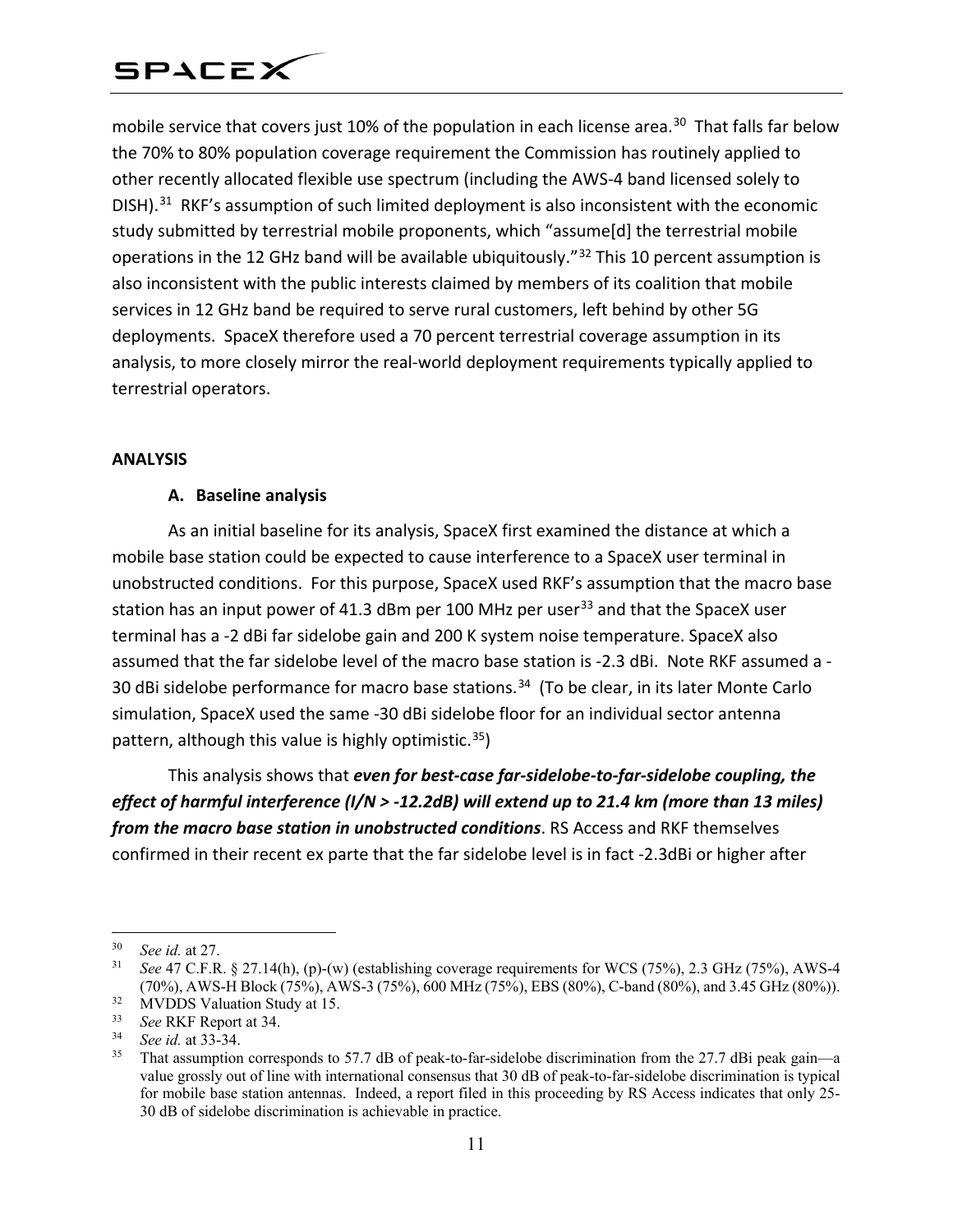considering all sectors, as shown in the figure reproduced below. [36](#page-11-0) Importantly, this conclusion is consistent with the more reliable technical study the MVDDS licensees submitted in this docket (i.e., the First Peters Study).



**Figure 2. RKF and RS Access Plot B showing Macro Base Station antenna pattern with all sectors active, illustrating that nearly all far sidelobes are above -2.3dBi after considering all sectors**

Thus, a SpaceX user terminal (or any satellite earth station operating in the band) would be subjected to significant interference whenever located in the line of sight of a macro base station like the ones anticipated in the RKF Report.

The MVDDS licensees also promoted the fallacy that high-gain antennas are immune to interference because interference coming into their sidelobes is "rejected." For example, in response to SpaceX's citation to the First Peters Study noting "that even '30 dB' of antenna discrimination would not provide adequate mitigation," DISH argues that "what SpaceX does not say is this: the RKF Report's use of 25<sup>°</sup> minimum elevation angles resulted in NGSO antenna discrimination far better than 30 dB-about 34-36 dB.<sup>"[37](#page-11-1)</sup> But this does not mean that SpaceX user terminals will reject 30 dB or more of an interfering signal.

A high-gain antenna (such as the SpaceX user terminal) is designed with sufficient sensitivity to receive very weak signals coming from a desired transmitter. Such antennas do not, however, "reject" interference coming from other directions. On the contrary, they can be

<span id="page-11-0"></span><sup>&</sup>lt;sup>36</sup> RS Access June 1 Ex Parte, Attachment at 16. Plot B shows the typical sidelobe level with all sectors active exceeds -2.3dBi. Note that the separate SpaceX Monte Carlo simulation still uses a -30dBi floor for an individual sector.

<span id="page-11-1"></span><sup>&</sup>lt;sup>37</sup> Letter from Pantelis Michalopoulos to Marlene Dortch, WT Docket No. 20-443 and GN Docket No. 17-183, at 8 (Apr. 21, 2022).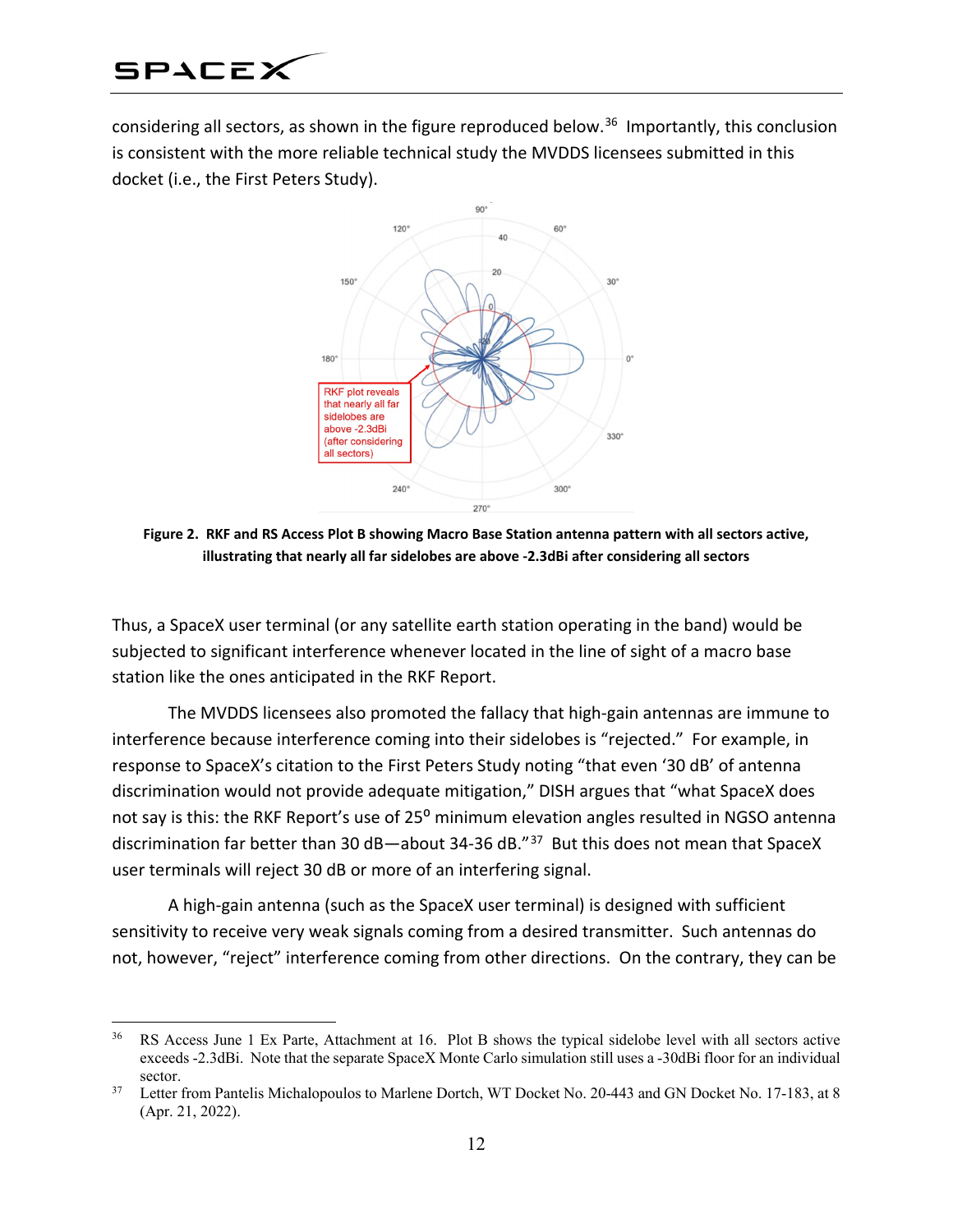significantly more sensitive to interfering signals from a base station than a mobile receiver with an omni antenna is to that same signal. This can be seen in the formula for calculating I/N:

### $I/N = EIRP - 10log(4πd<sup>2</sup>) - 10log(4π/λ<sup>2</sup>) + G/T - 10log(k)$

where d is the distance, λ is the wavelength, k is Boltzmann's constant, G is the gain of the victim antenna in the direction of the interference, and T is the receiver temperature (dependent on noise figure and antenna temperature). The gain of the victim antenna at beam peak and the antenna discrimination are nowhere to be found in this calculation. They are both totally irrelevant.

In this particular case, a relatively small phased array antenna such as the SpaceX user terminal has a gain of approximately 33 dBi at beam peak and a gain of approximately -2 dBi at large off-axis angles (far sidelobes). Note -2dBi is the lowest gain for the victim antenna, and hence the best-case scenario for interference. The antenna discrimination is 35 dB—i.e., the difference between the beam peak and lowest off-axis values (or 33-(-2)). For its simulation, RKF assumed a mobile UE with an omnidirectional antenna with a gain of -3 dBi, and further assumed that gain would be reduced by operation in close proximity to the human body (4 dB loss), for an effective gain of -7 dBi.<sup>[38](#page-12-0)</sup> *Note that this is less gain than the SpaceX user terminal has even at far off-axis angles.* The SpaceX user terminal has a very good noise figure of 2 dB, and hence a clear sky G/T of approximately 10 dB/K. By comparison, the noise figure for a mobile UE is about 9-10 dB.<sup>[39](#page-12-1)</sup> Given the differences in gain, noise figures, and antenna temperature, the SpaceX user terminal is about 16 dB more sensitive to the interfering signal coming into its far sidelobes than the mobile UE is for its desired signal. In other words, *the SpaceX user terminal (even when doing its best to minimize interference) is a much better receiver for the mobile signal than is the mobile UE*.

As a result, if a SpaceX user terminal is located in an area where a mobile UE can receive a signal from the base station, the interfering signal it receives will be much stronger than the desired signal received by the UE. For example, assume a mobile UE with a very modest signalto-noise ratio of only 0 dB (i.e., at the UE noise floor). For the SpaceX user terminal, this mobile signal becomes an interferer that is 16 dB above the noise floor of the user terminal (I/N = 16 dB) and completely wipes out the desired signal. SpaceX's high-gain user terminal is designed to amplify a very weak satellite signal received in its boresight, but it is still more sensitive to incoming signals at its lowest off-angle gain than the mobile UE is. Thus, no matter how good the satellite antenna is—and even if pointing only at high elevation angles so that terrestrial mobile signals are only received at large off-axis angles—interference will be overwhelming

<span id="page-12-1"></span><span id="page-12-0"></span><sup>&</sup>lt;sup>38</sup> *See* RKF Report at 38.<br><sup>39</sup> *See* 3*GPP TR 38 820 y* 

<sup>39</sup> *See 3GPP TR 38.820 v. 16.1.0*, 3GPP at Table 5.5.1.1-1 (Mar. 2021), https://portal.3gpp.org/desktopmodules/Specifications/SpecificationDetails.aspx?specificationId=3599 (typical noise figure for 10 and 15 GHz example frequencies).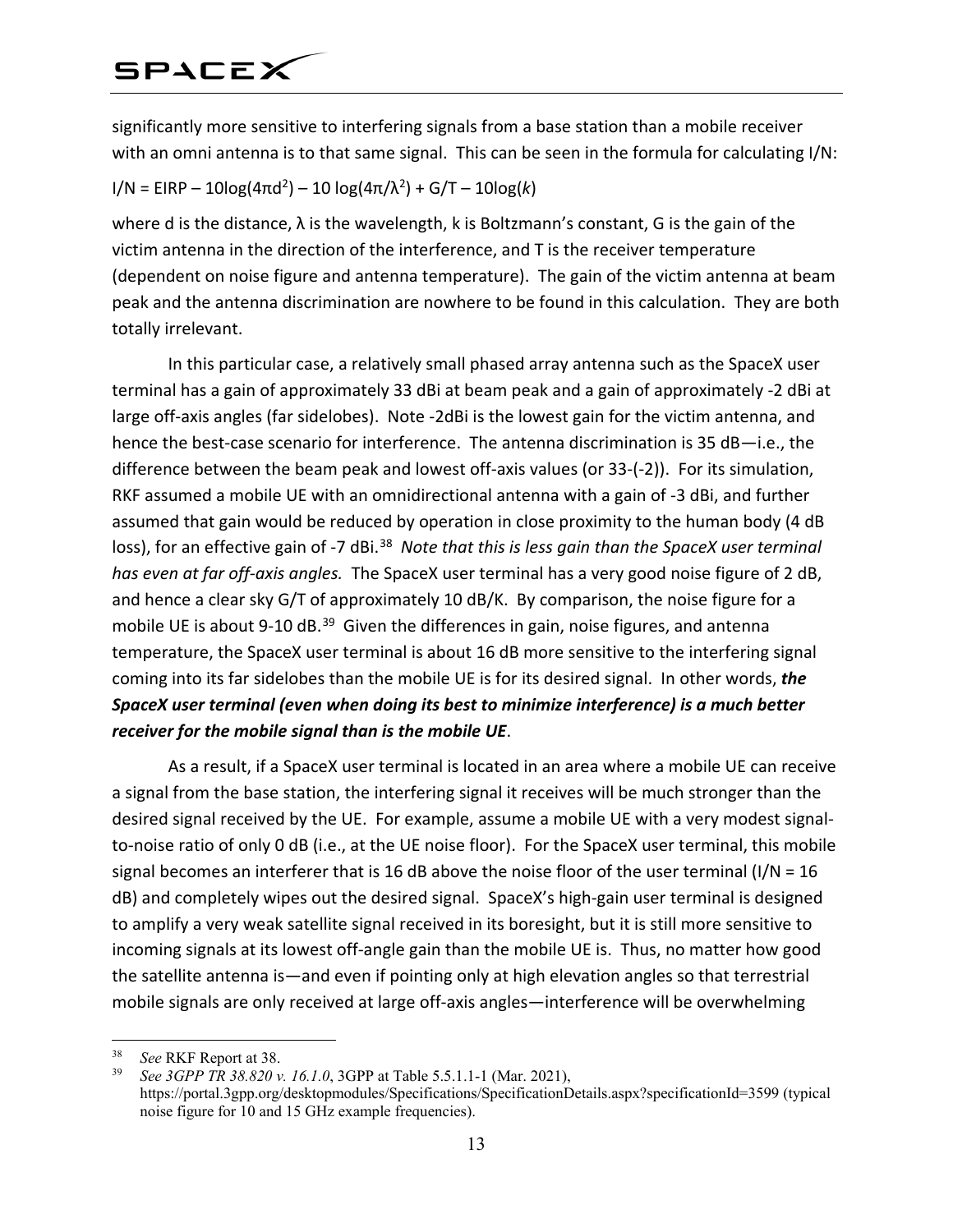within the coverage area of a terrestrial base station. Indeed, RKF seems to recognize this fact, as it freely admits that "Starlink terminals within the 5G coverage area typically suffered an exceedance."[40](#page-13-0)

#### **B. Simulation of mobile service interference into NGSO user terminals**

Having established a baseline for interference to SpaceX user terminals in the absence of obstructions, SpaceX then proceeded to a more sophisticated analysis based on a simulation of the operations of a hypothetical terrestrial mobile system and its effect on SpaceX user terminals. For this purpose, SpaceX used the Las Vegas PEA, the market that DISH—one of the main proponents of terrestrial mobile services in the 12 GHz Band—has targeted for its first mobile operations.

### *1. SpaceX user terminal deployment*

SpaceX is currently authorized to deploy an unlimited number of its second-generation user terminals within the United States.<sup>[41](#page-13-1)</sup> That authorization was issued several months after RKF filed its first report but months before RKF filed its updated supplemental report, both of which relied in part on the authorization for one million first-generation user terminals to set a limit of 2,500,000 SpaceX user terminals for its simulation.<sup>42</sup> For purposes of its simulation, as noted above, SpaceX placed its user terminals in the Las Vegas PEA based on actual user demand distribution of urban/suburban/rural areas. As discussed below, SpaceX also ran the model using the same distribution pattern as RKF to evaluate the effect of this parameter.

Even if SpaceX uses the RKF's faulty assumption for Starlink user terminal deployment that places the vast majority of them in rural areas,<sup>[43](#page-13-3)</sup> interference remains unacceptably high. The probability of detrimental interference that seriously degrades service still occurs more than 64% of the time in the 12 GHz Band, while even more intense interference causing full Starlink user terminal outage will occur more than 53% of the time.

### *2. Terrestrial mobile deployment*

SpaceX followed a similar procedure as RKF for deploying mobile base stations, starting with urban areas, then suburban, then rural and accounting for minimum inter-site distance ("ISD") between base stations. In determining the number of base stations to deploy in the Las Vegas PEA, SpaceX proceeded from RKF's assumptions that (1) to obtain 10% population coverage 49,997 macro base stations would be deployed throughout CONUS, (2) these macro

<span id="page-13-1"></span><span id="page-13-0"></span><sup>&</sup>lt;sup>40</sup> RS Access June 1 Ex Parte, Attachment at 11.<br><sup>41</sup> See Radio Station Authorization Call Sign E2.

See Radio Station Authorization, Call Sign E210127 (issued Nov. 10, 2021).

<span id="page-13-2"></span><sup>42</sup> *See* RKF Report at 16.

<span id="page-13-3"></span><sup>43</sup> *See id.* at 21 (parameters in Table 2-1).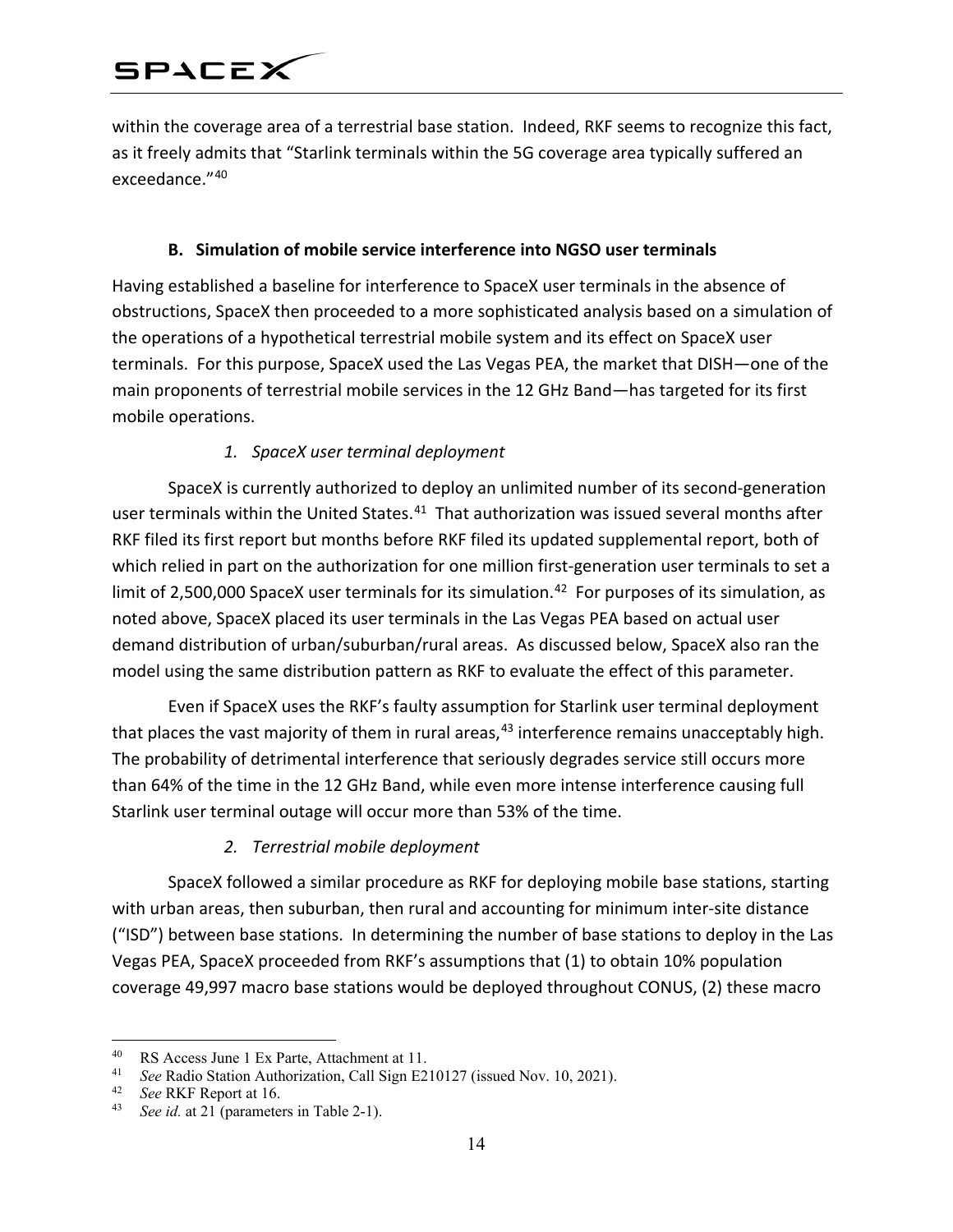base stations would be distributed in the most populated areas including at least 10% of population density areas in each PEA, and (3) the number of small-cells will be double the number of macro-cells.<sup>44</sup> The number of base stations was scaled from RKF's 10% assumption to obtain 70% population coverage, resulting in the figures shown in Table 5.

| <b>Deployment</b>                                         | <b>Number</b>                |
|-----------------------------------------------------------|------------------------------|
| <b>Macro Base Stations</b><br>Minimum inter-site distance | 3,215                        |
| described in RKF Table 2-4                                |                              |
| <b>Mobile Handsets</b>                                    | 96,450 (50% network loading) |

**Table 5. Mobile Network Simulation in Las Vegas PEA**

Like RKF, SpaceX's simulation assigned 80% of mobile handsets as indoor and 20% as outdoor. Outdoor handsets are assumed to have a height above ground level of 1.5m. For indoor UEs, the height above ground is uniformly distributed between 1.5 meters and the height at which base station's downtilt is the minimum value in Table 2-4 (for macro cell) and Table 2-5 (for small cell) of the RKF Report. SpaceX also followed RKF's methodology by restricting handset heights to six floors (16.5 meters) in urban macro-cells and two floors (4.5 meters) in suburban and rural macro- and small-cells. Like RKF, SpaceX assumed a 50% network loading factor.<sup>[45](#page-14-1)</sup>

Following RKF's approach,  $46$  the handsets are placed randomly within each terrestrial base station coverage area. The base station forms a narrow beam toward each handset. The SpaceX user terminal selects a random pointing direction from the distribution of simulated pointing directions. Then the aggregate interference from all simultaneously active macro base station beams on the downlink to each of the SpaceX user terminal receivers within 50 kilometers is computed. The objective of the simulation is to model a large number of statistically significant interference paths to evaluate the risk of interference to the SpaceX user terminals.

SpaceX used the same equation used by RKF $47$  to compute the interference power from each terrestrial mobile transmitter. However, as noted above, SpaceX's simulation assumes that SpaceX user terminals have seven 240 MHz channels to choose from (rather than eight as

 $\overline{a}$ 

<span id="page-14-0"></span><sup>44</sup> *Id.* at 13.

<span id="page-14-1"></span><sup>45</sup> *See id.* at 37.

<span id="page-14-3"></span><span id="page-14-2"></span><sup>46</sup> *See id.* at 13.

<sup>47</sup> *See id.* at 14.